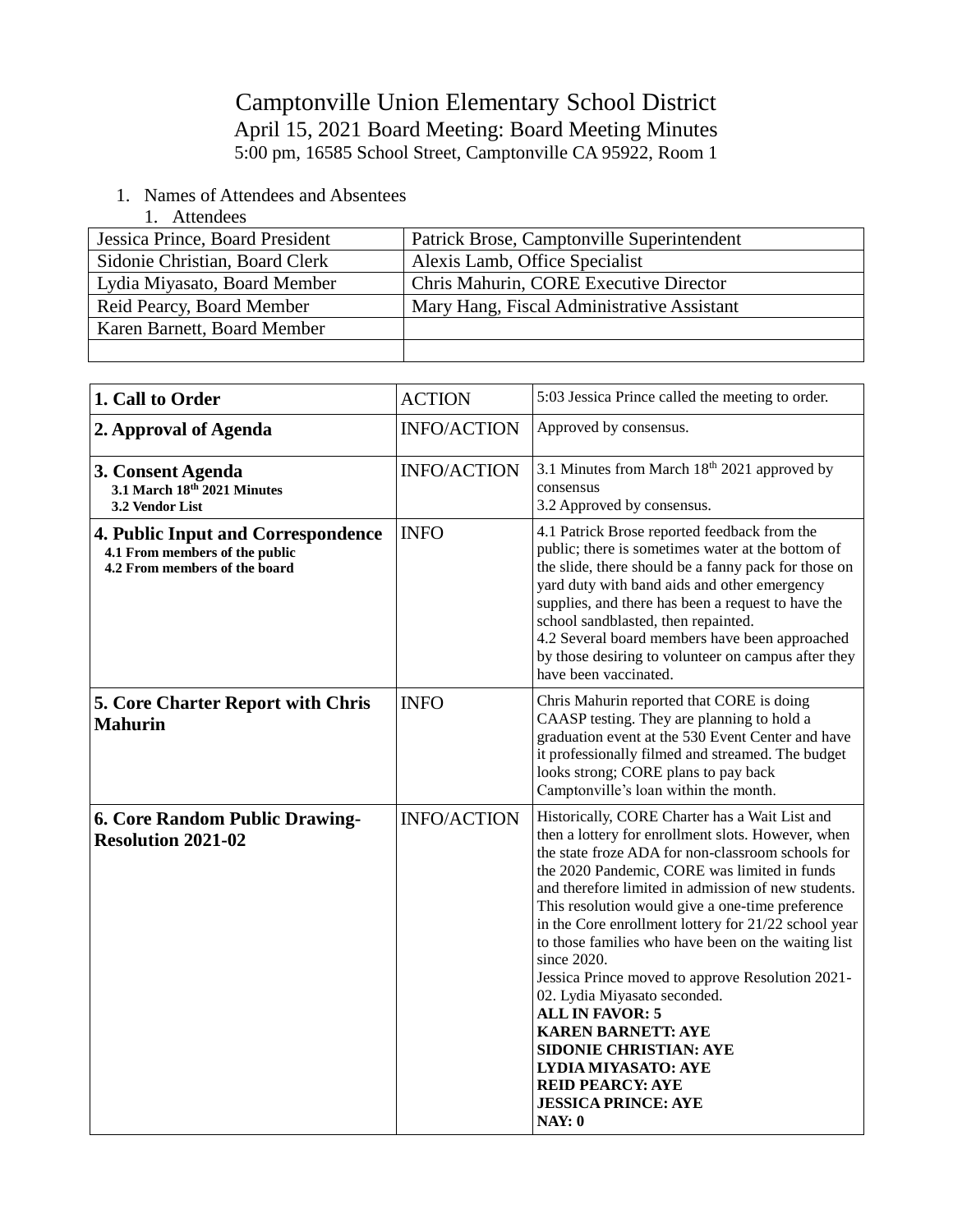|                                                                                                                                                                                   |                    | <b>ABSENT: 0</b>                                                                                                                                                                                                                                                                                                                                                                                                                                                                                                                                                                                                                                                                                                                                                                                                                                                                                                                                                                                                                                                                          |
|-----------------------------------------------------------------------------------------------------------------------------------------------------------------------------------|--------------------|-------------------------------------------------------------------------------------------------------------------------------------------------------------------------------------------------------------------------------------------------------------------------------------------------------------------------------------------------------------------------------------------------------------------------------------------------------------------------------------------------------------------------------------------------------------------------------------------------------------------------------------------------------------------------------------------------------------------------------------------------------------------------------------------------------------------------------------------------------------------------------------------------------------------------------------------------------------------------------------------------------------------------------------------------------------------------------------------|
| 7. Superintendent's Report<br>7.1 Enrollment<br>7.2 Staffing<br>7.3 Covid-19<br>7.4 Graduation Update<br>7.5 Bank Account Update<br>7.6 Re-Opening Plan Update<br>7.7 LCAP Update | <b>INFO</b>        | 7.1 49 Students<br>7.2 The School intends to hire the Special<br>Education teacher full time, using Special<br>Education funds.<br>7.3 Yuba County is still in the Red- people who<br>wanted the vaccine have gotten it, but many do not<br>intend to do so. New state health guidelines outline<br>that students should be 3 feet apart with masks on,<br>and 6 feet apart with masks off.<br>7.4 The School intends to hold graduation outside<br>on the rebuilt amphitheater. The graduation will be<br>outdoor, with the lawn sectioned off. There will be<br>some kind of graduation activity the following day<br>for the 8 <sup>th</sup> grade class.<br>7.5 Wells Fargo Accounts are currently idle. Patrick<br>Brose must go in person to sign documents to<br>prove his identity and then close the accounts. The<br>CalCard system is being implemented.<br>7.6 All students are back, excepting 6 who are on<br>Independent Study.<br>7.7 Patrick Brose has been through the 19/20<br>LCAP. Most goals were fulfilled, excepting those<br>which the pandemic made impossible. |
| 8. Reports<br><b>8.1 Community Based Programs</b><br>8.2 Parent's Club                                                                                                            | <b>INFO</b>        | 8.1 CCP and Blue Sky are pairing with the EP to<br>put an EPA Air Quality Sensor on the school<br>building on April 23, 2021. The sensor will be solar<br>and cellular, and will not draw from our resources.<br>The EPA will also include Air Quality Education<br>for the students.<br>8.2 The Parent's Club is providing \$1000.00<br>towards the 1325.00 bill for Robert Castillo's BMX<br>Freestyle Team for an assembly on April 30 <sup>th</sup> .                                                                                                                                                                                                                                                                                                                                                                                                                                                                                                                                                                                                                                 |
| 9. LCAP Annual Update                                                                                                                                                             | <b>INFO</b>        | Patrick Brose looked over the 19/20 LCAP, which<br>was written by the previous superintendent, Sandra<br>Ross. Some of the goals were not met because of<br>the Covid-19 Pandemic. Most of the numbers<br>match closely, though not to the dollar amount.<br>Patrick Brose wishes to do an LCAP reading in<br>May, dependent on the Title I money coming in a<br>timely manner.<br>Sidonie Christian moved to accept the LCAP<br>Annual Update.<br>Lydia Miyasato seconded.<br><b>ALL IN FAVOR: 5</b><br><b>KAREN BARNETT: AYE</b><br><b>SIDONIE CHRISTIAN: AYE</b><br><b>LYDIA MIYASATO: AYE</b><br><b>REID PEARCY: AYE</b><br><b>JESSICA PRINCE: AYE</b><br>NAY: 0<br><b>ABSENT:0</b>                                                                                                                                                                                                                                                                                                                                                                                                   |
| <b>10: Classified Sunshine</b>                                                                                                                                                    | <b>INFO</b>        | Patrick Brose met with the Classified Bargaining<br>unit.                                                                                                                                                                                                                                                                                                                                                                                                                                                                                                                                                                                                                                                                                                                                                                                                                                                                                                                                                                                                                                 |
| 11: District Vehicle Policy                                                                                                                                                       | <b>INFO/ACTION</b> | Discussion regarding remaining concerns about<br>some language in the policy, particularly as regards                                                                                                                                                                                                                                                                                                                                                                                                                                                                                                                                                                                                                                                                                                                                                                                                                                                                                                                                                                                     |